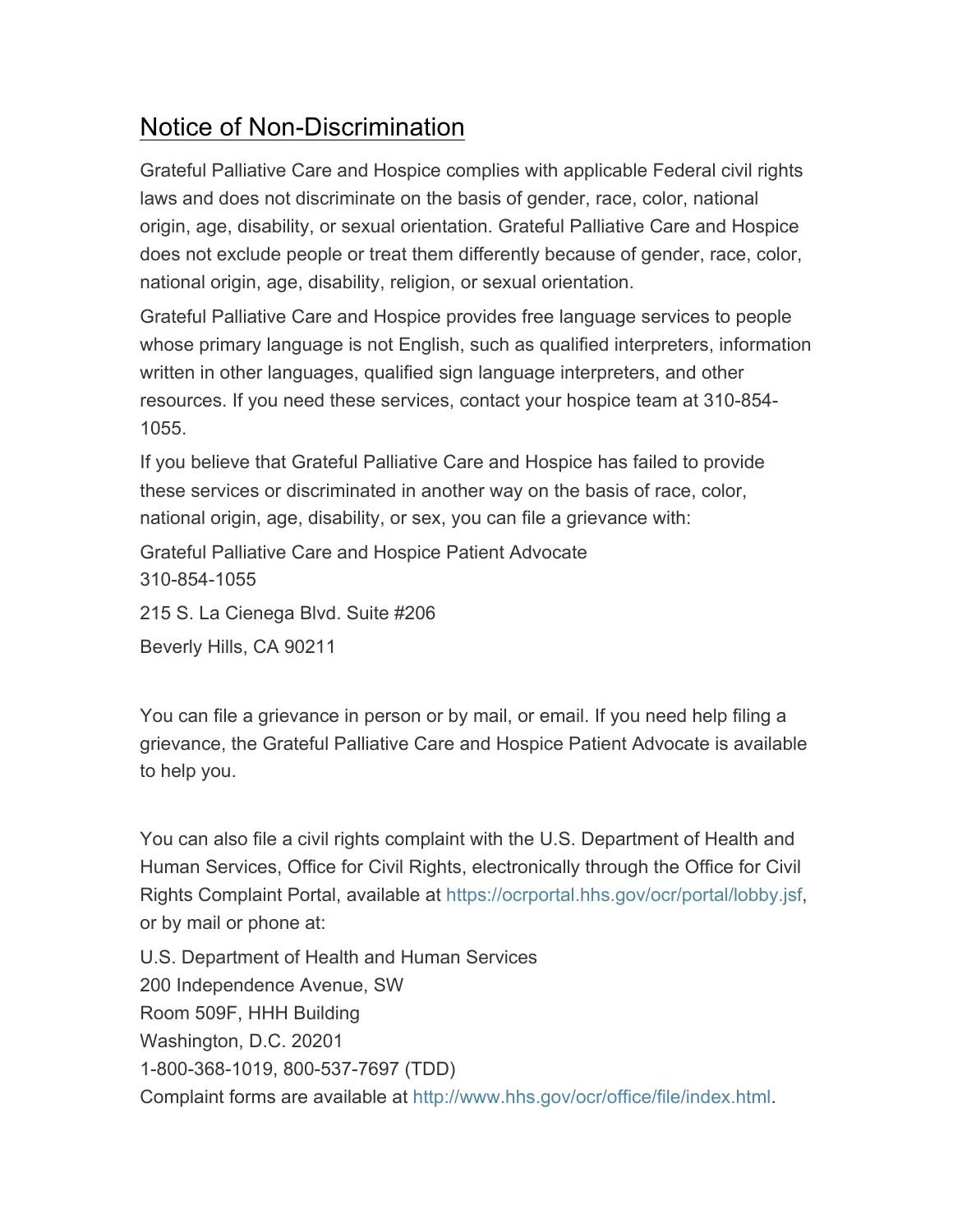## **Spanish**

ATENCIÓN: si habla español, tiene a su disposición servicios gratuitos de asistencia lingüística. Llame al 1-310-854-1055 (TTY: 1-800-855-7100).

# **Tagalog**

PAUNAWA: Kung nagsasalita ka ng Tagalog, maaari kang gumamit ng mga serbisyo ng tulong sa wika nang walang bayad. Tumawag sa 1-310-854-1055 (TTY: 1- 800-855-7100)

### **Korean**

주의: 한국어를 사용하시는 경우, 언어 지원 서비스를 무료로 이용하실 수

있습니다. 1-310-854-1055 (TTY: 1-800-855-7100)번으로 전화해 주십시오.

### **Chinese**

注意:如果您使用繁體中文,您可以免費獲得語言援助服務。請致電 1-310-854-1055 (TTY: 1-800-855-7100)。

# **Armenian**

ՈՒՇԱԴՐՈՒԹՅՈՒՆ՝ Եթե խոսում եք հայերեն, ապա ձեզ անվճար կարող են

տրամադրվել լեզվական աջակցության ծառայություններ: Զանգահարեք 1-310-

854-1055 (TTY: 1-800-855-7100)

#### Chinese

注意:如果您使用繁體中文,您可以免費獲得語言援助服務。請致電 1-310-854-

1055 (TTY: 1-800-855-7100)。

# **Vietnamese**

CHÚ Ý: Nếu bạn nói Tiếng Việt, có các dịch vụ hỗ trợ ngôn ngữ miễn phí dành cho bạn. Gọi số 1-310-854-1055 (TTY: 1-800-855-7100).